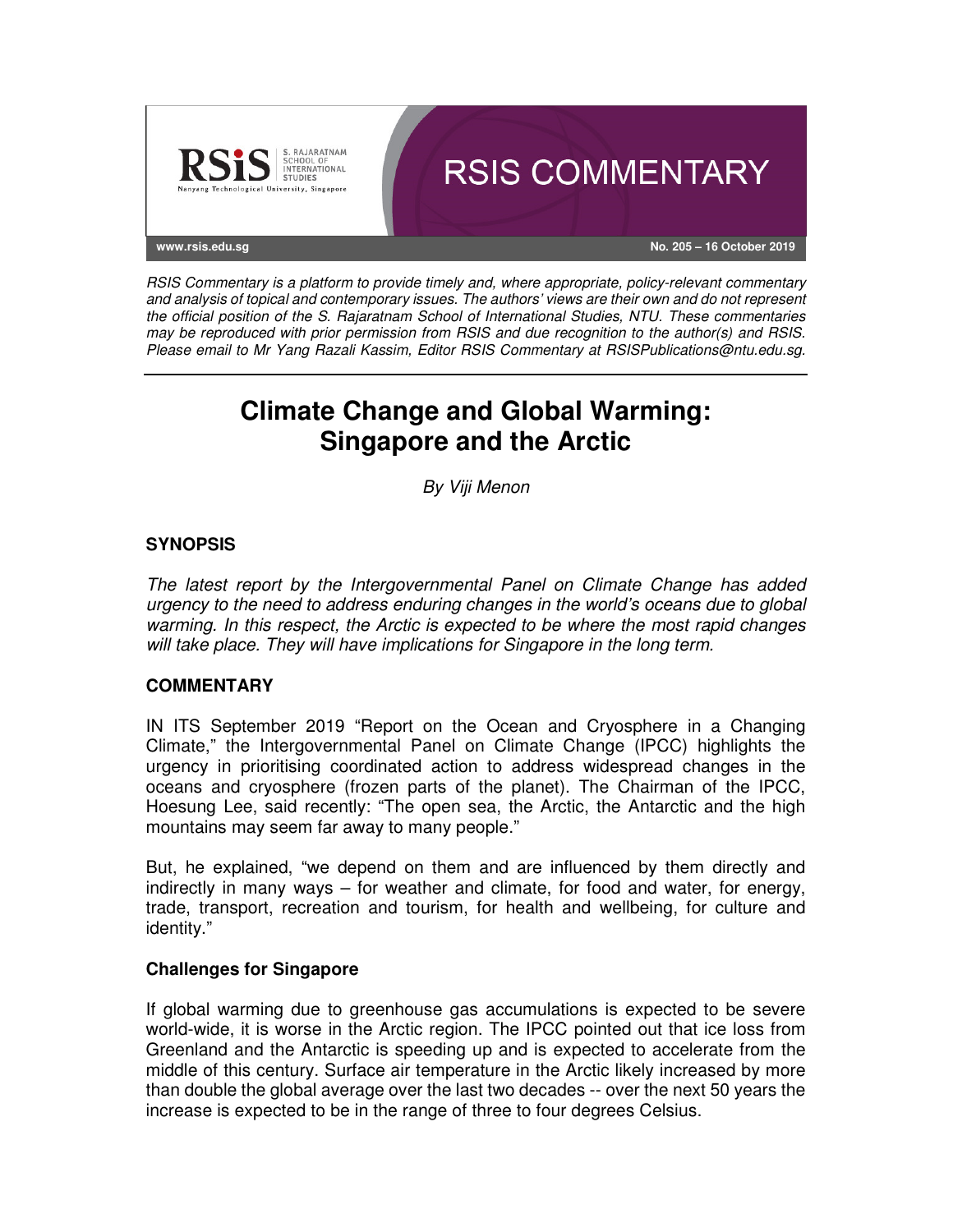The report points out that sea levels could rise by 1.1 metres if greenhouse gas emissions continue to increase strongly. Under the most pessimistic scenario, sea level rise is projected to exceed rates of several centimetres per year, resulting in a multi-metre rise by 2300. Singapore is keenly aware of the implications of these predictions.

## **Rising sea-levels**

At the recent Climate Action Summit in New York, Prime Minister Lee Hsien Loong said that "like many Small Island States, Singapore is vulnerable, especially to the effects of global warming, and especially the rise of sea-levels. For us, climate change is existential." Earlier, at the National Day Rally in August 2019, the Prime Minister also highlighted that rising sea levels due to global warming will be a serious concern for Singapore. He then outlined the steps that Singapore will take in the next few years to mitigate the effects of rising sea levels.

As the Arctic will be where the most rapid and dramatic changes will occur during the 21st century, the region is critical as a barometer for global climate change. Thus, Singapore 's decision to apply for Permanent Observer Status in the Arctic Council in 2013 appears to be a far-sighted one. (The Council was formed in 1996, with eight Arctic nations as members: Canada, Denmark, Finland, Iceland, Norway, Russia, Sweden and the United States).

The Council has matured from a largely symbolic organisation to one addressing the quickening pace and consequences of climate change in the Arctic. In 2013, it agreed to expand to include six new nations, including Singapore, India, Italy, China, Japan and South Korea as observer states, as a changing climate focuses increasing international attention on the Arctic. By having a seat at the table, Singapore is better able to remain abreast of developments in this fast-changing region.

## **Trade routes**

Apart from rising sea-levels that threaten Singapore's viability, the latest IPCC Report also observed that summertime Arctic ship-based transportation (including tourism) increased over the past two decades concurrent with sea ice reductions. It pointed out that this has implications for global trade and economies linked to traditional shipping corridors.

Experts estimate that regular trans-polar summer transport (four months) may not occur until towards the middle of this century. But other routes, like the Northern Sea Route along Russia's northern shore are already navigable — albeit not easily during certain times of the year. Transiting the Northern Sea Route above Russia between the North Atlantic and the North Pacific would reduce time and distance compared with the use of the Suez Canal.

At present, Singapore is a key shipping node on the route via the Suez Canal, a trip that takes about 45 days. However, the Northern Sea Route could bypass Singapore and cut short the journey by 11 days should it become commercially viable in the future. Already there are plans to build trans-Arctic ships and plans for hub port development in Northeast Asia that will take advantage of this ice-free passage.